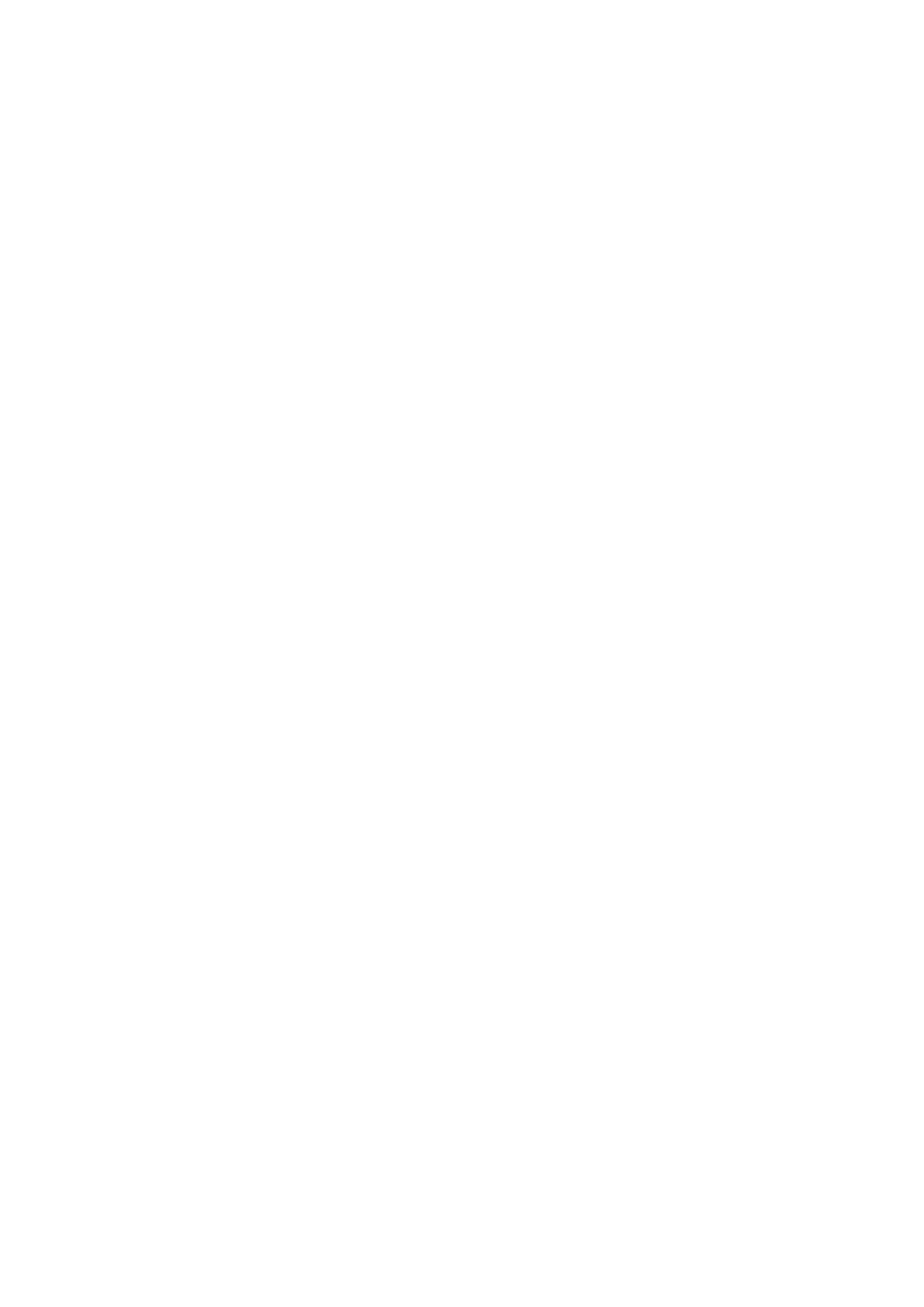## **MONTE LINAS LIBRARY SYSTEM SERVICE CHARTER**

### **PROVINCIA DEL SUD SARDEGNA**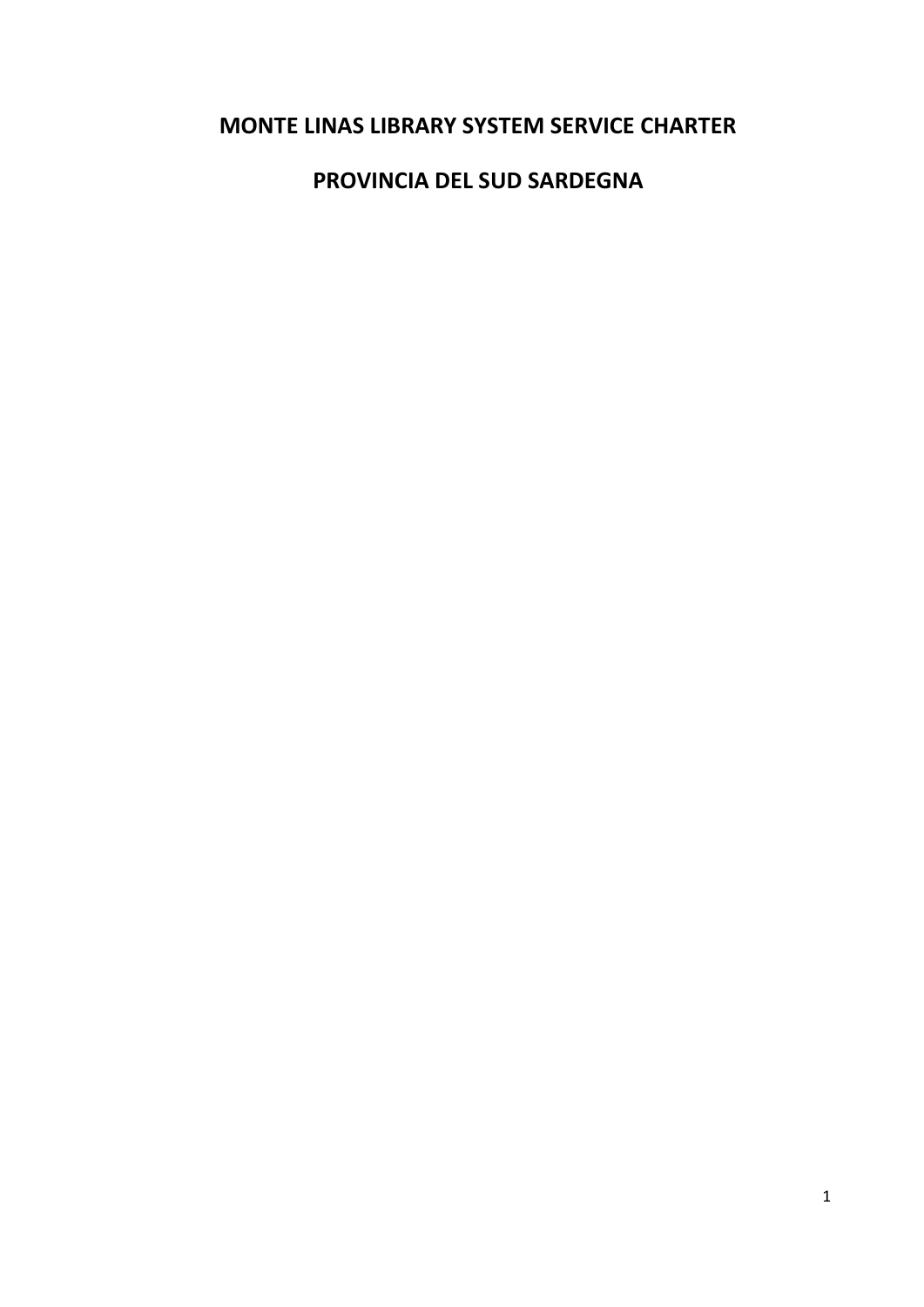# **Monte Linas Library System Service Charter Index**

| 0.  | Foreword. Service Charter                                                | 3  |
|-----|--------------------------------------------------------------------------|----|
| 1.  | General principles                                                       | 3  |
| 2.  | Regulatory framework                                                     | 5  |
| 3.  | The Monte Linas Library System                                           | 5  |
| 4.  | Registration                                                             | 7  |
| 5.  | Bibliographic information, guidance, assistance and educational services | 7  |
| 6.  | In-house consultation service                                            | 8  |
| 7.  | Loan, return and reservation services                                    | 8  |
| 8.  | Intra Library Loan Service                                               | 8  |
| 9.  | Inter Library Loan Service                                               | 9  |
| 10. | Online services                                                          | 9  |
| 11. | Digital services - MLOL                                                  | 10 |
| 12. | Communication channels                                                   | 10 |
| 13. | Workstations                                                             | 10 |
| 14. | Library newspaper archive                                                | 10 |
| 15. | Guided tours                                                             | 11 |
| 16. | Activities to promote reading and cultural events                        | 11 |
| 17. | <b>Additional services</b>                                               | 11 |
| 18. | User rights and responsibilities                                         | 11 |
| 19. | Behaviour rules                                                          | 12 |
| 20. | Suggestions and complaints                                               | 12 |
| 21. | <b>Evaluation of services</b>                                            | 13 |
| 22. | Privacy policy                                                           | 13 |
| 23. | List of Monte Linas libraries                                            | 14 |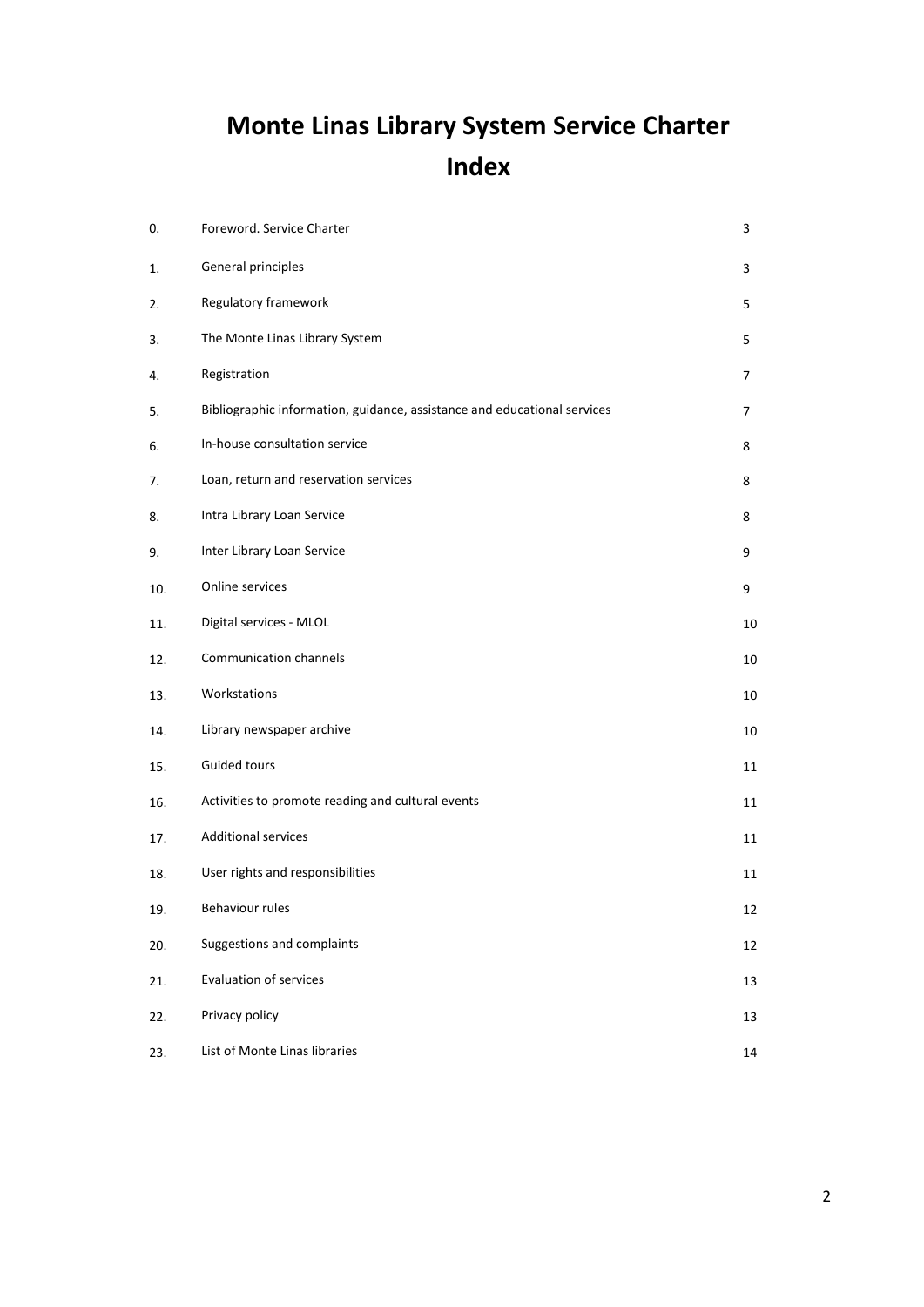#### **0. FOREWARD Service Charter**

Monte Linas Library System is a library network promoted and supported by the Provincia del Sud Sardegna (an administrative division comprising the southern part of Sardinia except for the metropolitan area of Cagliari).

The Service Charter sets out the main principles and rules that support the relationship between individual libraries, the library network and users.

It is a "pact" with users that provides communication and information tools, access to services and clear operating standards.

It includes a two-way communication to enable us to proactively improve the services we offer as well the complaint process.

Staff at each library will be responsible for ensuring the Charter is applied and operated to the highest ethical standards as well as within the law and in accordance with regulations.

The Charter can be accessed through the website www.bibiotechelinas.it .

#### **1. GENERAL PRINCIPLES**

Monte Linas Library System actively promotes cultural events, information gathering and lifelong learning through access to books and other documents held across the library network.

#### *1.2 EQUALITY AND IMPARTIALITY*

Access to books and to other documents is available to all registered members irrespective of nationality (including foreign nationals), politics, religion, colour, disability or sexual orientation.

The service includes actively promoting access and providing support to people with limited reading abilities and those with disabilities.

#### *FREE ACCESS*

Where possible, access within the network will be free of charge.

However, users might be charged the costs for specific services, such as loans made from libraries outside the network.

Our aim is providing details of such costs, so that users can make an informed decision as to whether they want the service or not.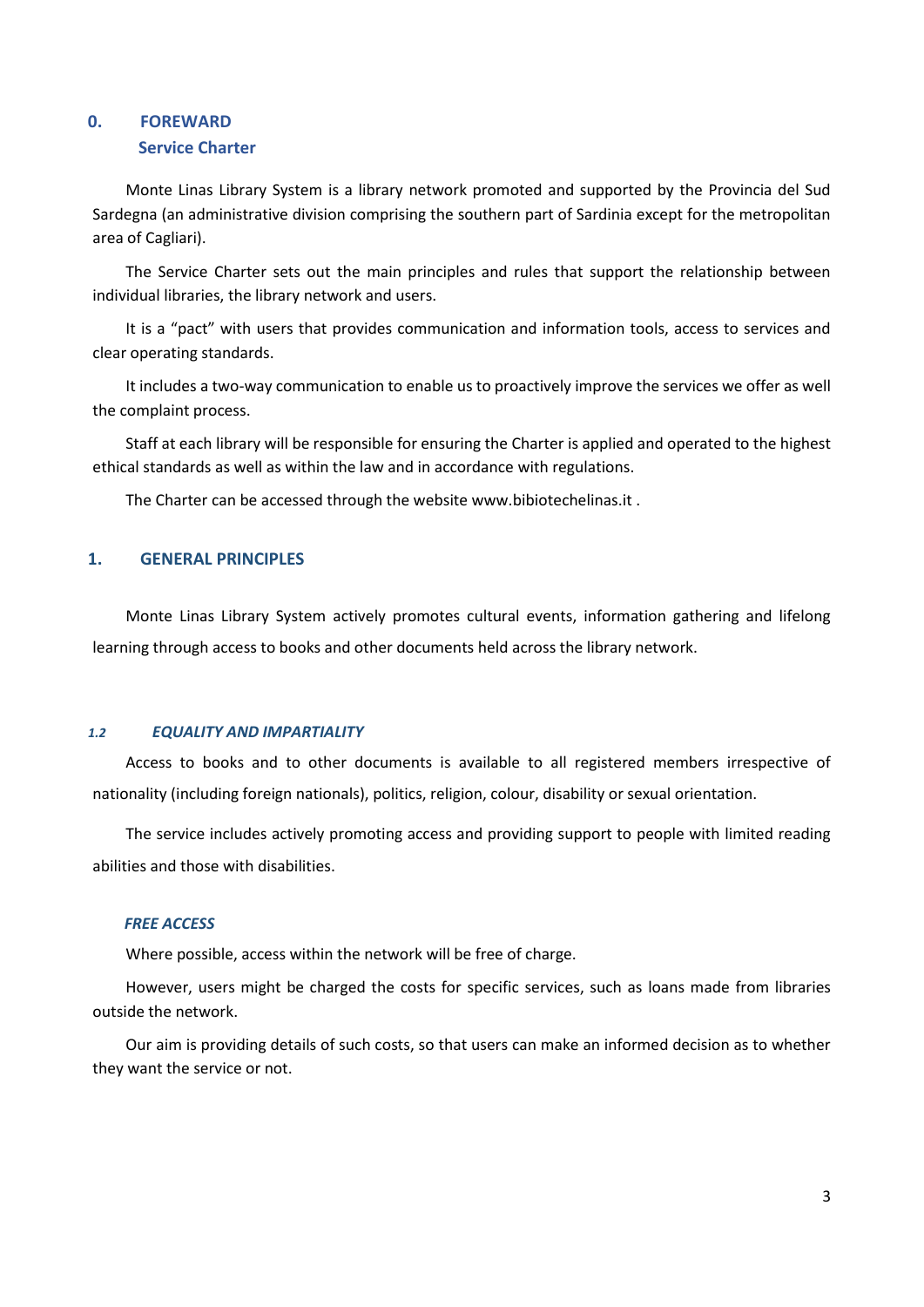#### **CONTINUITY OF SERVICES**

The library network has been designed to minimise the risk of any service disruption.

Where possible, users will be informed of any disruption and of the expected time for the service to return to normal.

#### **1.3 ACCESSIBILITY AND INCLUSION**

We recognise that our libraries are much more than shelves of books.

Libraries are an integral part of the community and, as such, they support:

- a) lifelong learning;
- b) positive mental health through social inclusion by combatting prejudice and marginalisation;
- c) social interaction that improves mutual understanding and reduces isolation;
- d) respect between people of all ages.

#### *1.4 PARTICIPATION*

The system actively promotes participation through the websit[e www.bibliotechelinas.it](http://www.bibliotechelinas.it/) .

As a listening organisation, we welcome any suggestion helping us to improve the organization of cultural events and activities, the selection of new books, including donated books, and supporting adult literacy initiatives.

We will also use tools, such as satisfaction surveys, to help us focus on what users require.

#### *1.5 EFFICIENCY AND EFFICACY*

Through regular reviews and user feedback, we will make every effort to improve the services we are able to offer.

An environment of continuous improvement will be supported.

#### **1.6 STAFF**

Monte Linas library system relies on support staff who are involved in the planning, preparation, provision and evaluation of services.

Our dedicated staff follow the guidelines of the code of ethics of the Italian Library Association with regard to respect, access and meeting user requirements.

The guidelines include:

support - making every reasonable effort to provide the information requested by the user and providing his/her knowledge and professional skills;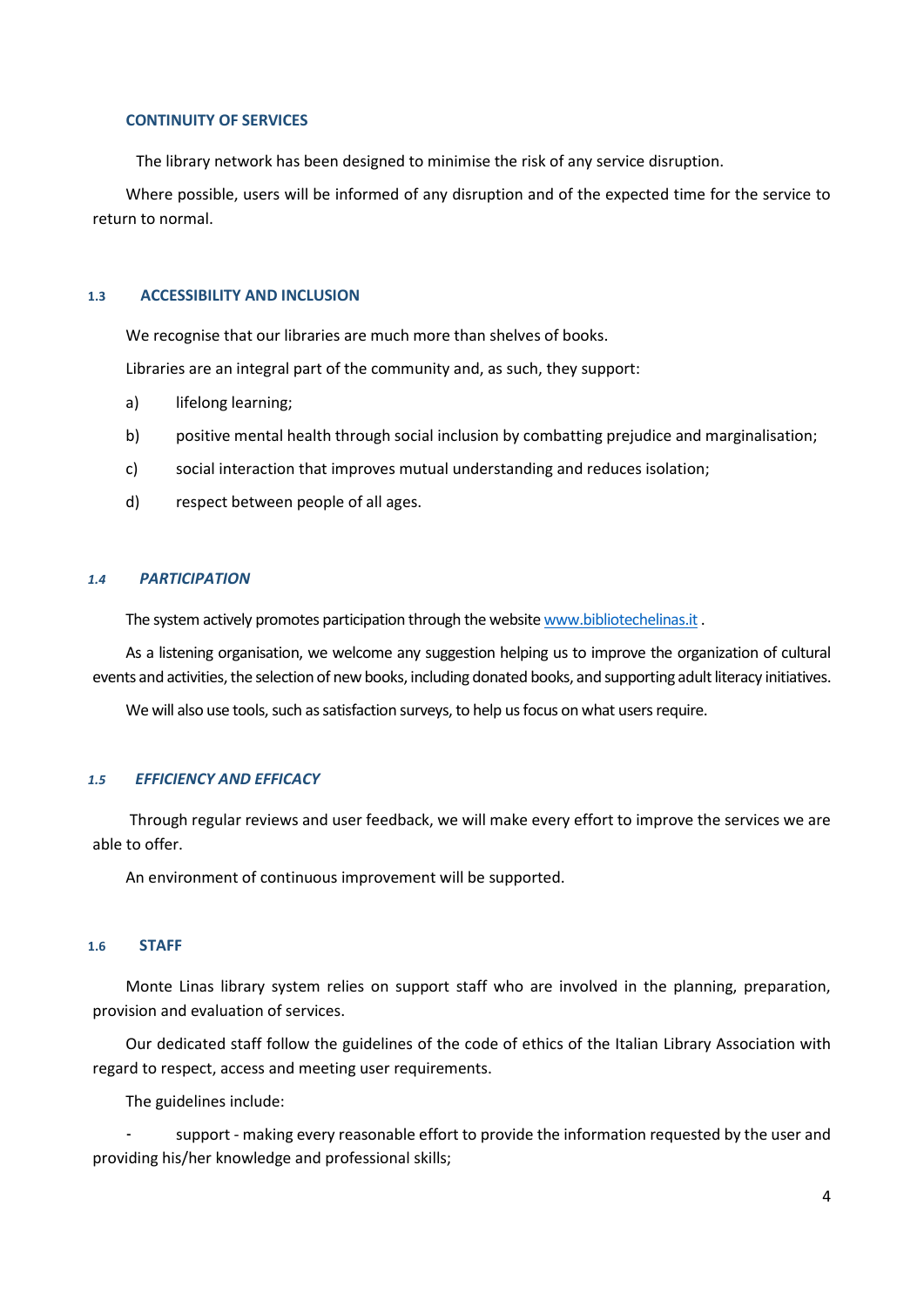- timeliness treating all requests with the same level of urgency;
- impartiality treating each user equally without prejudice or judgement;

- confidentiality – protecting user information and preventing unauthorised access to personal data.

#### **2 REGULATORY FRAMEWORK**

The service charter is based upon current laws and regulations (including Law no. 241 of 1990).

This includes:

● articles 3, 30,33 and 34 of the Italian Constitution which enshrine the principles of equality, impartiality, protection of dignity and protect against any form of discrimination based on gender, disability, ethnicity and/or religious beliefs;

● the "Principles of the provision of public services" which are dealt with in a Directive of the Presidency of the Council of Ministers, as published on 27 Jan 1994, emphasising the principles of equality, impartiality, continuity, right of choice, participation and efficacy;

● article 13 of Law no. 238, as issued on 8 Nov 2000, which stipulates the requirement for a service charter as necessary for Public Administration accreditation.

#### **3. MONTE LINAS LIBRARY SYSTEM**

Monte Linas Library System is a network of libraries that consists of seven municipal libraries, one theological library and three school libraries.

It was founded in 1994 with the aim of putting into practice the principles of inter-library cooperation.

Currently its lead institution is the Provincia del Sud Sardegna (an administrative division comprising the southern part of Sardinia except for the metropolitan area of Cagliari).

#### **3.1 MEMBER LIBRARIES**

Current member libraries are the following:

The municipal libraries of the towns of Arbus, Gonnosfanadiga, Guspini, Pabillonis, San Gavino Monreale, Sardara and Villacidro;

the theological library "Biblioteca dell'Istituto di Scienze Religiose Monsignor Giuseppe Maria Pilo" of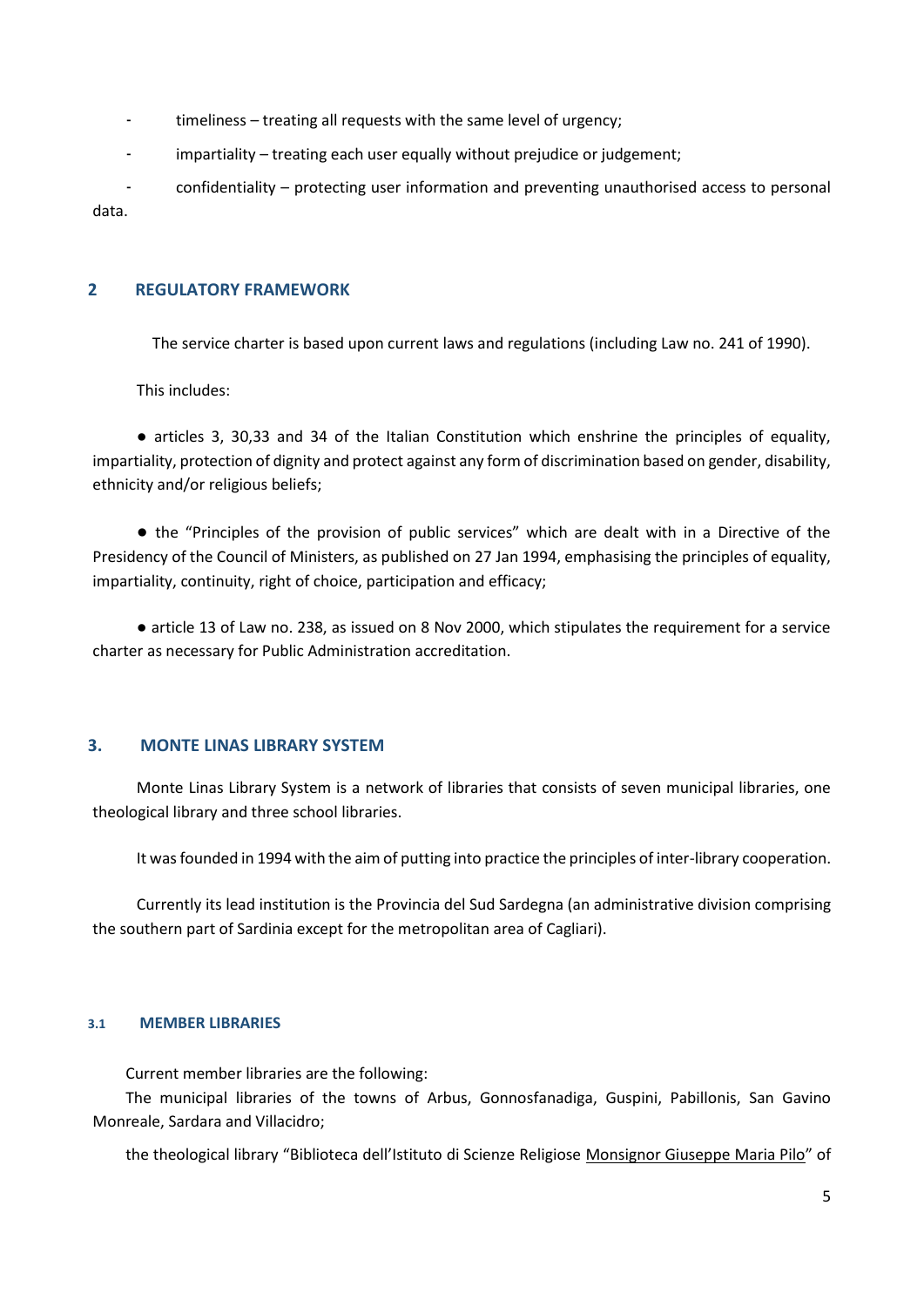the town of San Gavino Monreale;

the high school libraries "Biblioteca dell'Istituto di Istruzione Superiore Marconi-Lussu" of the town of San Gavino Monreale and "Biblioteca del Liceo Classico Emanuele Piga" of the town of Villacidro.

#### **3.2 HERITAGE**

The listed libraries provide access to over 200,000 works which continue to be added to.

This includes:

- books in Italian and Sardinian and a range of other languages across all age

groups;

- audio books;
- newspapers and magazines;
- audio visual materials including DVDs, video tapes and CDs;
- specialist books for people with specific reading difficulties including AAC, Large

Print, Braille, Sign Language and High Readability.

The Monte Linas Library System is also a member of MLOL (Media Library on Line) which is the main network across Italy for managing digital loans.

Through the MLOL, portal members can access digital collections including e-books, music, films, newspapers, magazines and an image archive.

#### **3.3 UPDATING AND MANAGING COLLECTIONS**

The libraries are constantly updating their collections through purchases and donations.

Members are welcome to suggest useful additions to the existing catalogue by completing the online form on the MODULISTICA page of the website www.bibliotechelinas.it or paper forms held at each library.

● Purchases

Purchases are dependent on available resources and also suitability.

Acceptance of the purchase proposal does not give any priority when additions to the catalogue become available.

#### ● Donations

Suitable donations are gratefully accepted.

However, each library reserves the right to accept or reject donations in whole or in part.

Any refusal is not a judgement on the donor but it is based on the library's needs and practicalities, such as the availability of storage space.

All gifts must be in good condition.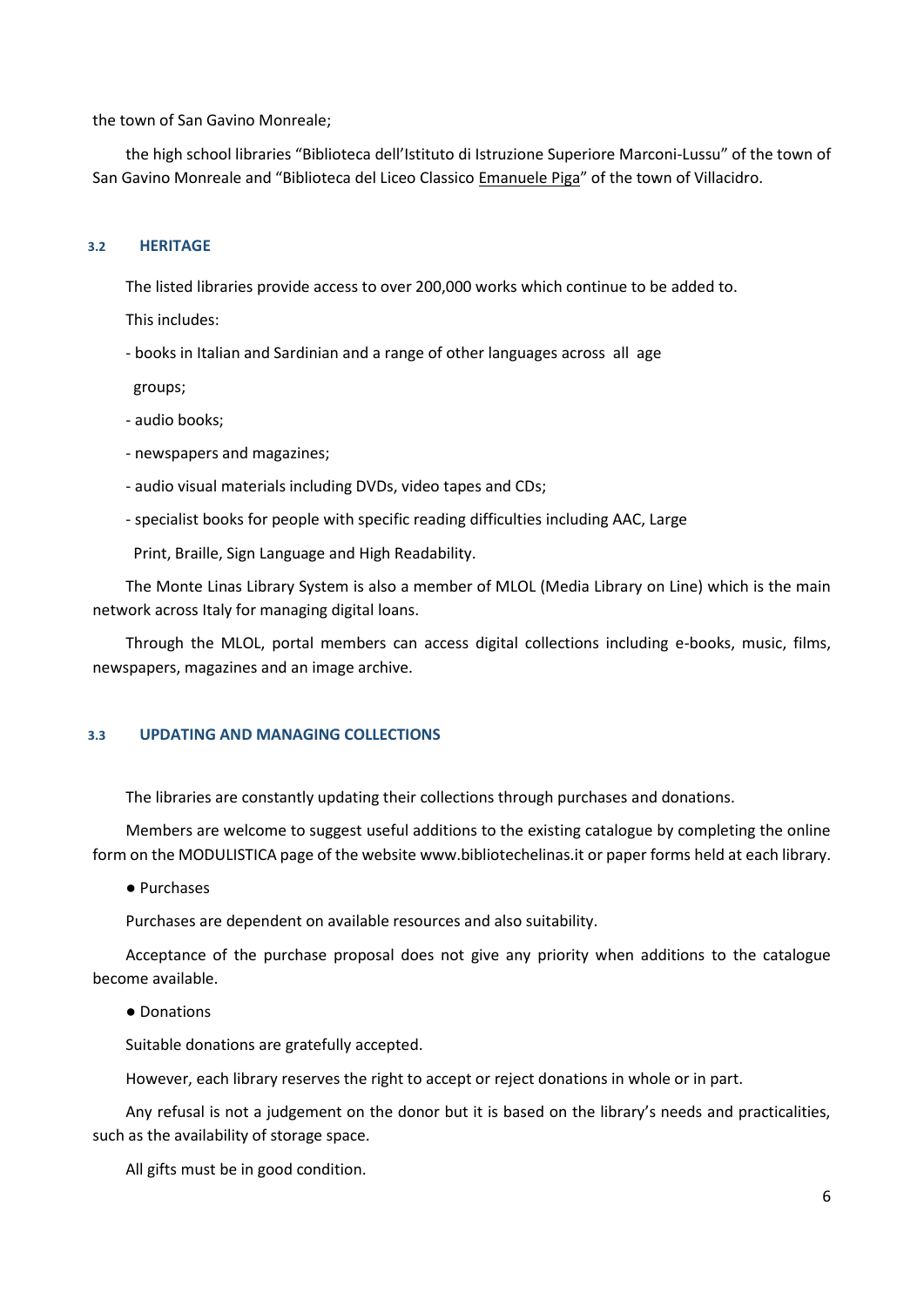Once donated, books and/or other items become the property of the library and cannot be reclaimed by the donor.

#### **4. REGISTRATION**

Registration is free of charge and required in order to access the range of available services.

To register, please, complete the form either on the MODULISTICA page of the www.bibliotechelinas.it website or in person at any of the listed libraries.

In all cases a valid identity document will be required.

Parents or guardians are able to enrol minors through the same process.

Collective users, such as associations, schools, etc., must also complete the appropriate registration form.

All registrants are required to amend their registration details (such as a change of address) whenever they occur.

Registration authorises the individual libraries and the Library System to send out communications relating to the services, such as reminders to the address provided by the user.

#### **5. BIBLIOGRAPHIC INFORMATION, GUIDANCE, ASSISTANCE AND EDUCATION SERVICE**

The System's libraries will provide support to enable users to make the best use of the materials available.

This support includes training to enable users to be as autonomous as possible.

#### *5.1. BIBLIOGRAPHICAL INFORMATION*

Each library undertakes to provide all users with:

-open access to the bibliographic research service;

-availability of both paper and electronic tools for the search of information and documents, such as catalogues, directories, encyclopaedias, dictionaries, atlases, forms and devices connected to the internet;

-staff expertise and support

#### *5.2. RECEPTION, ORIENTATION, ASSISTANCE AND EDUCATION*

Each library provides support to users with the aim of ensuring the best use of library facilities.

This support includes:

providing information about other libraries within the Library System and about how to access their services;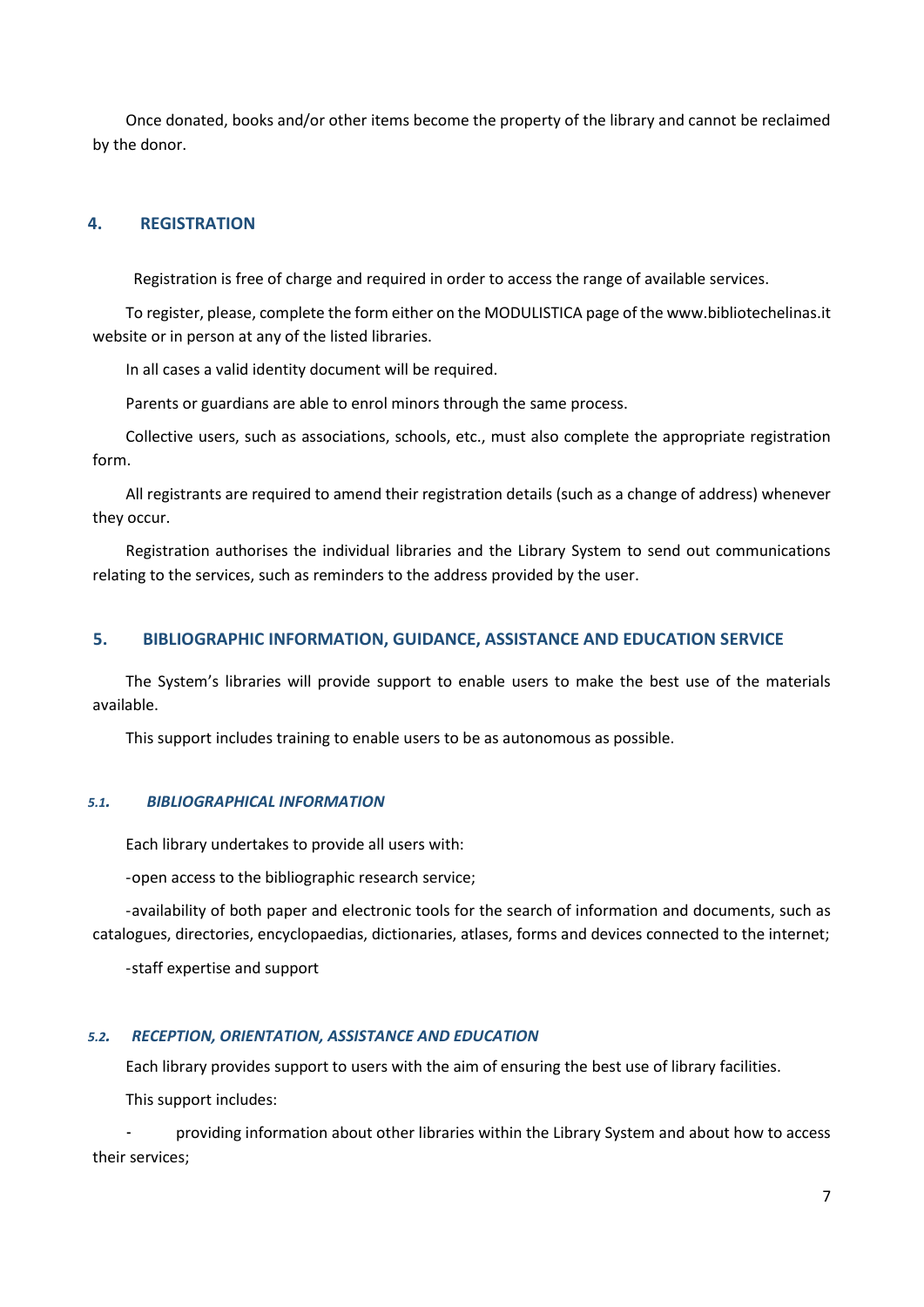- advertising new services and initiatives;
- providing help and guidance in researching materials and suggesting recommendations;

organising instruction courses on the use of search tools, such as catalogues, the internet, the intranet social network Librami, MLOL (MediaLibraryOnLine), etc.;

organising guided tours and workshops to promote the services on offer.

#### **6. IN-HOUSE CONSULTATION SERVICE**

All materials (other than antique and rare books) can be accessed on site.

Work stations can be booked in advance either on-line or by phoning the local library

#### **7. LOAN, RETURN AND RESERVATION SERVICES**

Access to the library system is available to registered users during normal working hours.

Request for loans can be made within these hours except for reference materials, such as:

- encyclopaedias;
- antique or high value books;
- recent magazines or newspapers;
- materials protected by copyright laws or excluded from loan by any of the

Monte Linas libraries.

All loans are recorded on system. The loan period depends on the material concerned and levels of demand.

If the item has not been reserved yet, users will be able to extend the original loan period either at the library or by telephone or by e-mail or, so long as they are already members, by using Librami.

The maximum items, that can be loaned, is 4 at a time.

If not collected within 7 days of the booked date, then the original booking will be cancelled and the item will be made available to other users.

Users are required to return items in good condition and on time. Any late return may result in the user being suspended and denied access to all or part of the loan service.

The user is responsible for the safekeeping of any borrowed materials and, in the event of damage or loss, is required to provide a suitable replacement.

The library reserves the right to charge the user for such damage and/or losses.

#### **8. INTRA LIBRARY LOAN SERVICE**

Registered users may request materials held by other libraries within the Monte Linas Library System network.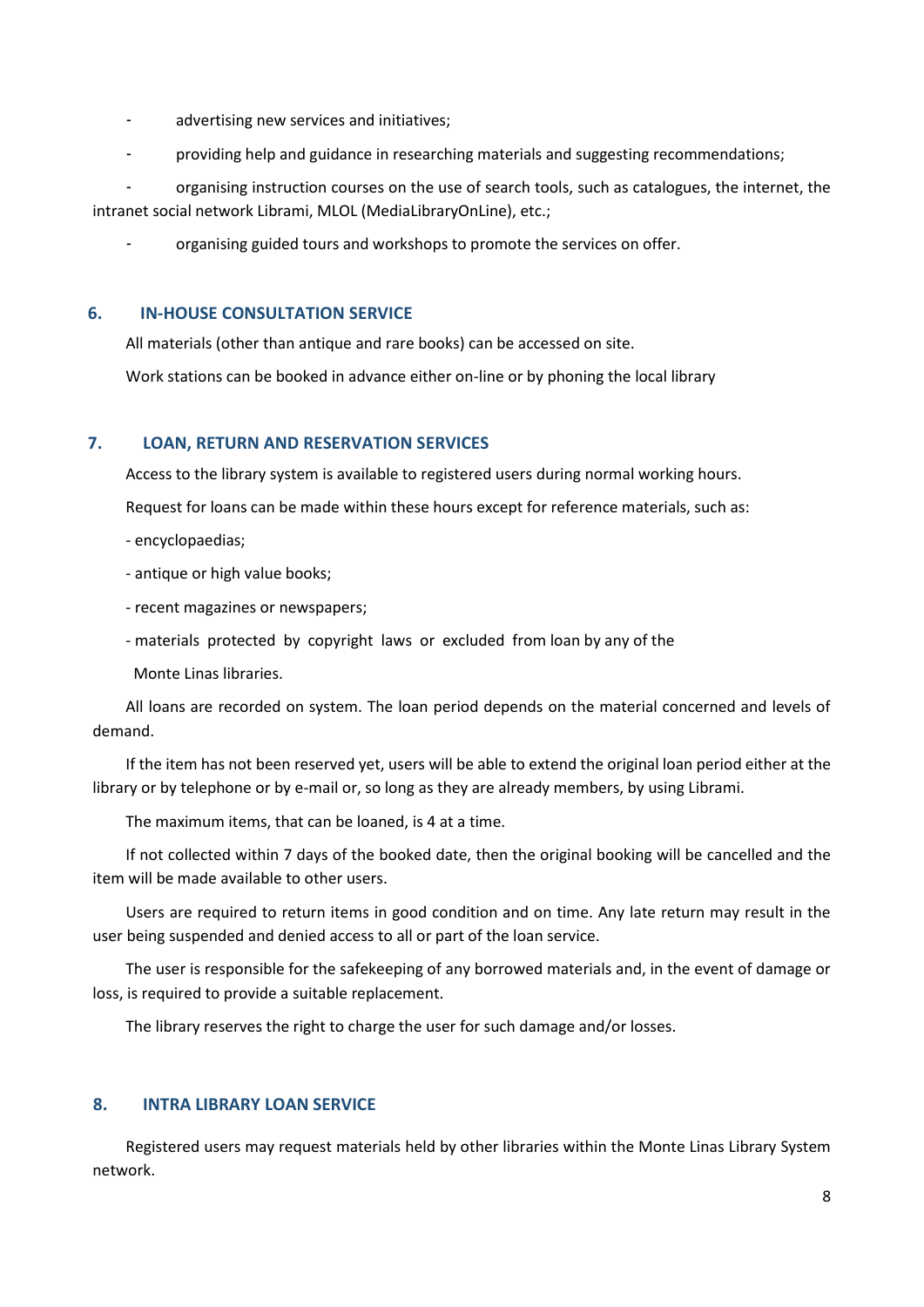Requests can be made by the usual means, namely by e-mail, by telephone and/or in person.

The local librarian will aim to inform the applicant of when the item will be available for collection and of any change in circumstances; the aim is to provide the information within 7 working days.

The user will be informed, within 24 hours, of the arrival of the item at the local library and will have 7 days to collect the item before it is automatically returned to the source library.

The source library has the right to refuse to loan items. The local library will try to find alternative sources in this case.

The user is responsible for the safekeeping of any borrowed materials and, in the event of damage or loss, is required to provide a suitable replacement.

The Intra Library Loan Service is free of charge.

#### **9. INTER LIBRARY LOAN SERVICE**

Registered users may request materials held by other libraries outside the Monte Linas Library System network.

Requests can be made by the usual means, namely by e-mail, by telephone and/or in person.

The item arrival date cannot be specified.

The local librarian will forward the request straight away and will immediately inform the applicant of the arrival of the item.

Users are required to return items on time and in the same condition as they have received them. Any late return may result in the user being suspended and denied access to all or part of the loan service.

The Inter Library Loan Service may result in a charge to cover administration and book transfer costs.

#### **10. ONLINE SERVICES**

The online services listed below are available.

**10.1 WEBSITE**

Details of our services and contact details can be found on the website [www.bibliotechelinas.it](http://www.bibliotechelinas.it/) .

#### **10.2 ONLINE REGISTRATION AND RESERVATIONS**

As detailed above, you can apply online to register as a user.

Loan reservations and booking of workstations can also be made online.

#### **10.3 ONLINE CATALOGUE**

Through the website it is possible to view details of all the libraries within the network, such as events, opening times, contact details as well as the items available to access and/or loan.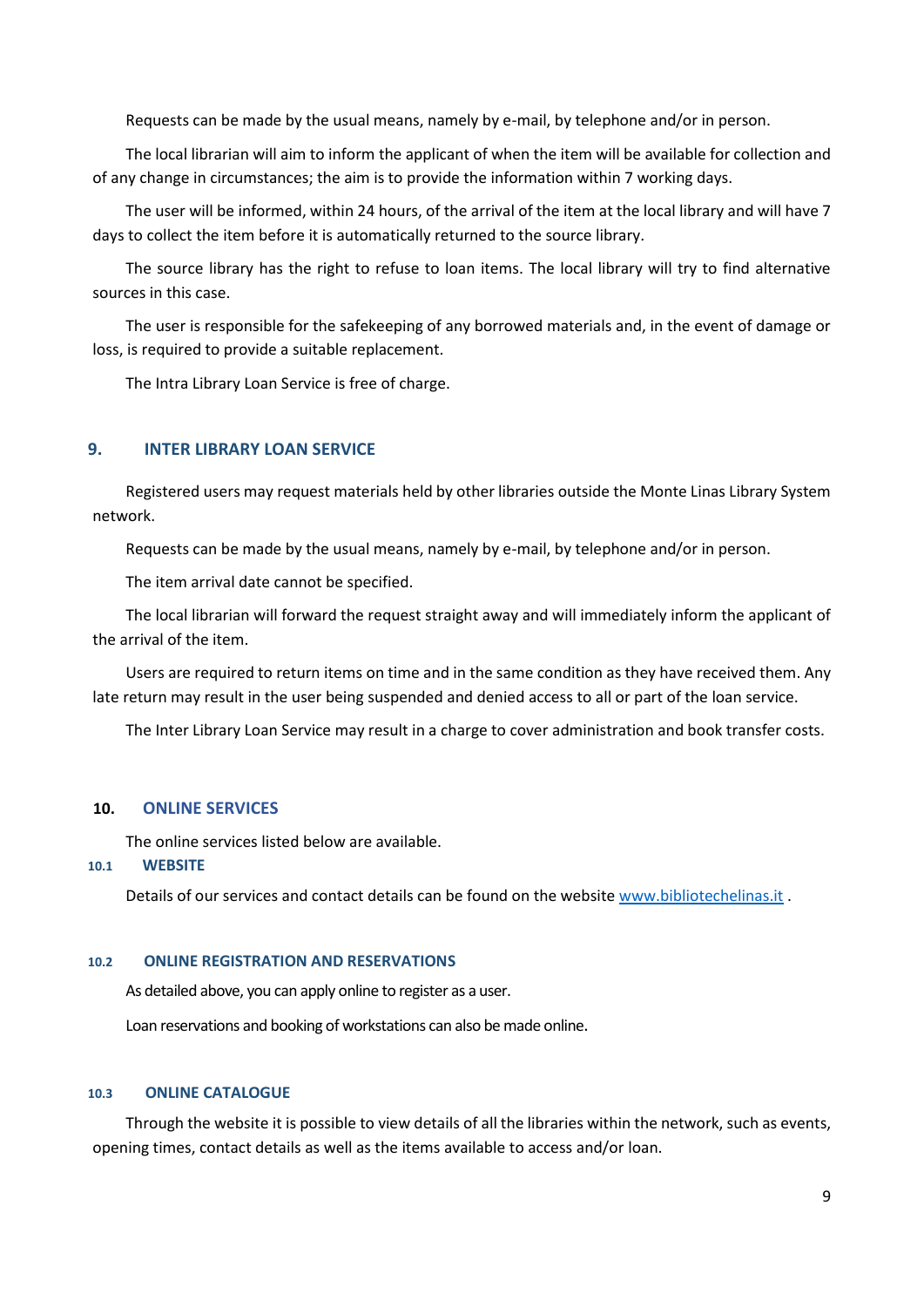Users will also be able to view their own records, i.e. their loan history and return due dates. The service is free of charge for registered users above the age of 14. Children under the age of 14 need parental consent.

#### **10.4 MAILING LIST AND WHATSAPP MESSAGING**

Subject to their approval, users will be updated of future events, exhibitions and service changes.

#### **10.5 FACEBOOK, INSTAGRAM, SPOTIFY AND PADLET**

Each library has its own Facebook page which provides information on local events and activities. Some libraries are also present on other platforms, such as Instagram, Spotify and Padlet.

#### **11 DIGITAL SERVICES - MLOL**

The Monte Linas Library System is a member of MLOL (MediaLibraryOnLine), which is Italy's main library network for digital lending.

Through the portal, users have free access to borrow e-books, newspapers and magazines, to listen to music and audiobooks and to use many thousands of other digital resources.

The service is free on request.

#### **12 COMMUNICATION CHANNELS**

- website [www.bibliotechelinas.it](http://www.bibliotechelinas.it/) ;
- WhatsApp;
- mailing lists;
- leaflets;
- social networks.

Librarians will give you information about the services provided and activities organized.

#### **13. WORKSTATIONS**

The majority of the libraries within the network have computer workstations that users can book and use to access the internet.

#### **14. LIBRARY NEWSPAPER ARCHIVE**

Some libraries have a newspaper archive. In all the municipal libraries you can read a printed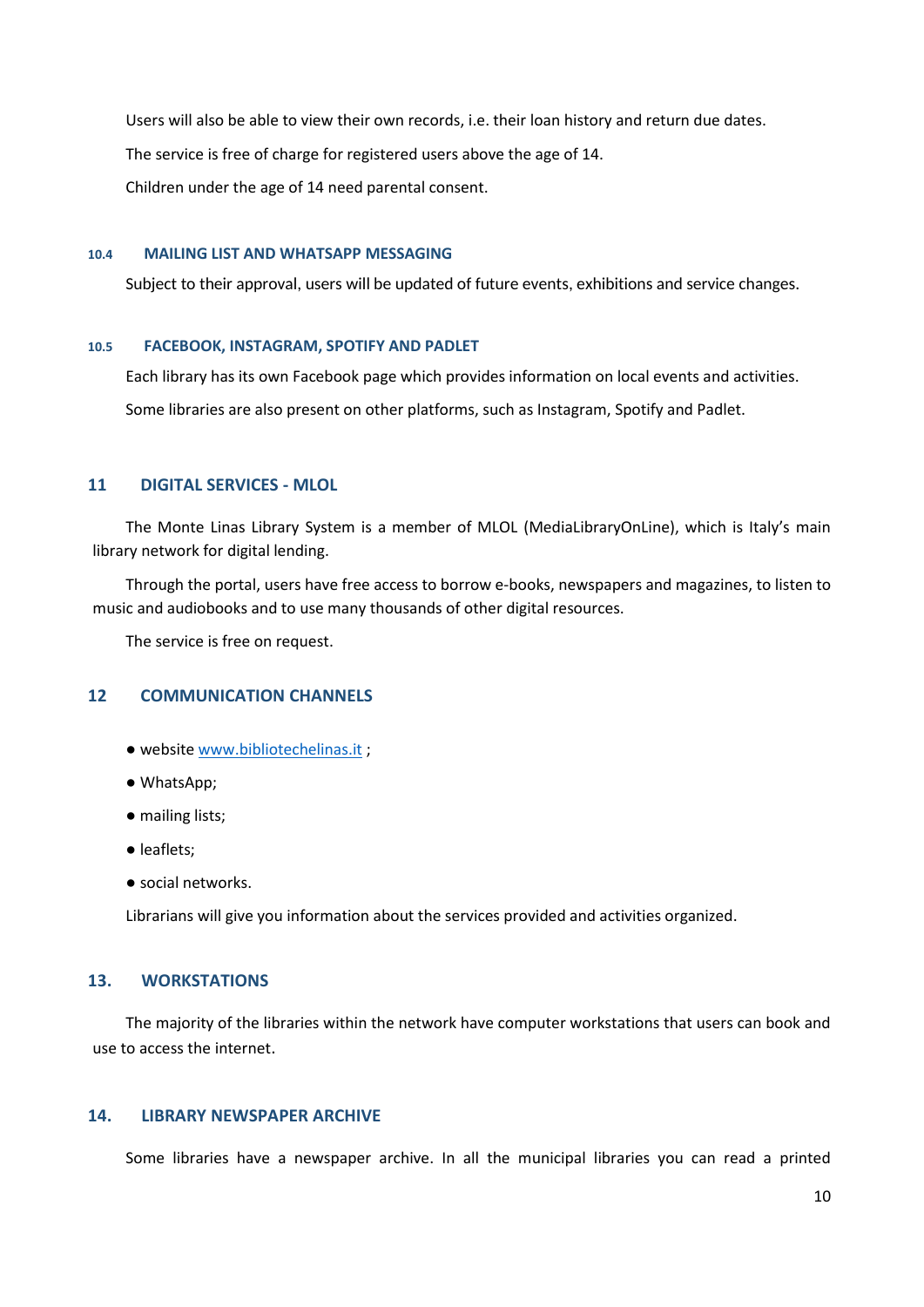newspaper. Magazines and newspapers are excluded from loan. Running off copies of newspaper articles is allowed.

#### **15. GUIDED TOURS**

On request, guided tours are available for schools and organized groups in all the libraries within the network.

#### **16. ACTIVITIES TO PROMOTE READING AND CULTURAL EVENTS**

The library network supports and promotes a series of local events to promote reading and literacy.

Reading workshops, book presentations, exhibitions, cultural events and various competitions are also included.

#### **16.1 BOOK CLUBS**

Local libraries encourage the formation of book clubs to read and then review chosen books.

#### **17. ADDITIONAL SERVICES**

Libraries are an integral part of the community and offer much more that simply loaning books.

Details of these community activities can be found on the website [www.bibliotechelinas.it](http://www.bibliotechelinas.it/).

#### • **PLAY GROUPS**

Within local libraries, the network encourages the setting up of play groups open and accessible to all age groups.

#### • **RESIDENTIAL FACILITIES FOR THE ELDERLY**

Libraries within the network offer outreach programmes including visits to care homes and nursing homes.

Activities include book readings, workshops and discussion groups.

#### • **LABORATORIES**

The network organises various activities across all age groups.

#### **18. USER RIGHTS AND RESPONSIBILITIES**

Registered users have free access to the range of services as described above.

We also expect every user to:

- be courteous and polite towards staff and fellow users;
- comply with rules including:
- a) state laws and regulations;
- b) registration and loan periods;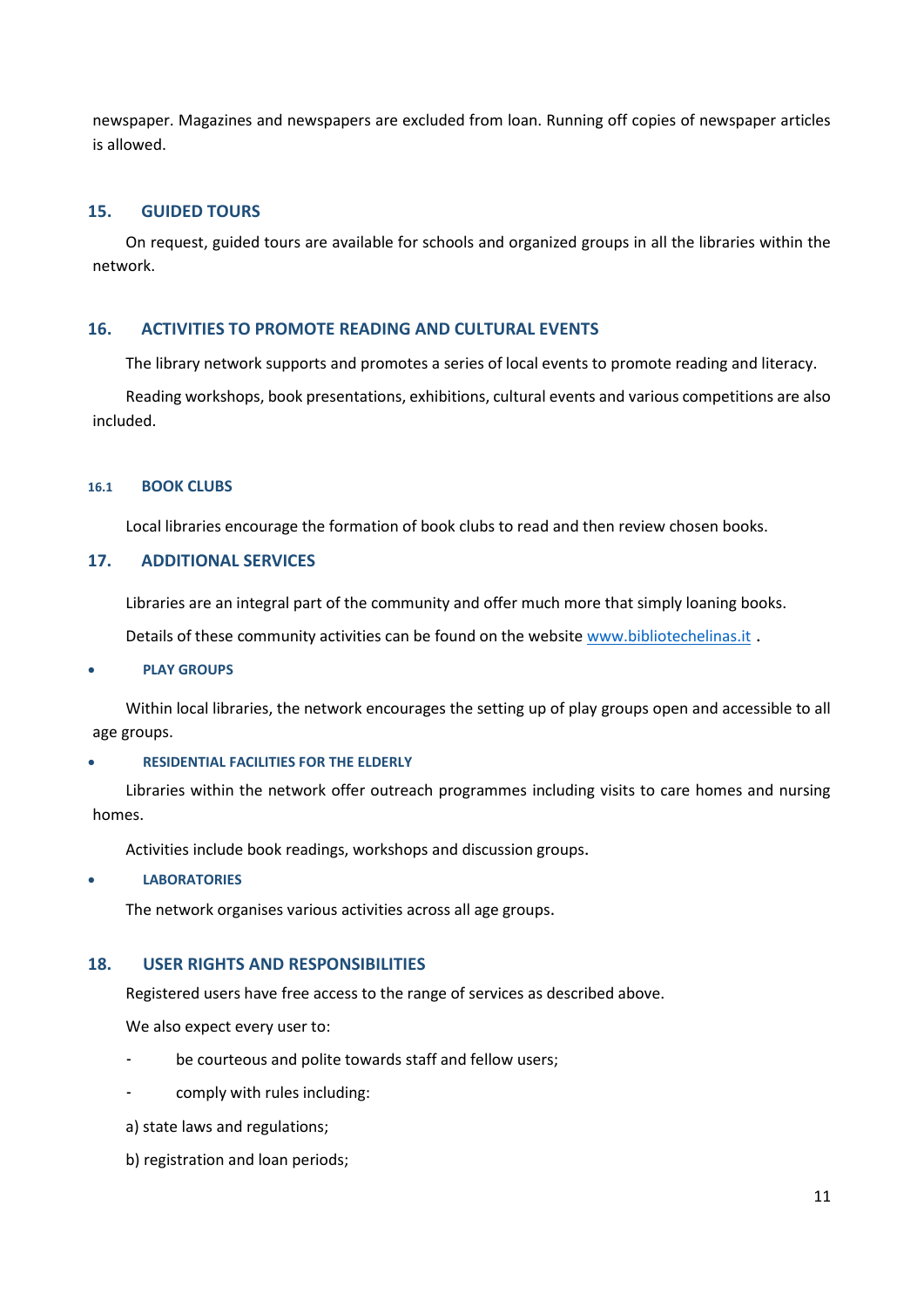c) instructions given by staff in order to guarantee the safe and proper functioning of services and the safety of others;

#### **19. BEHAVIOUR RULES**

In the library all users are required:

- to avoid disturbing other users;
- to ensure mobile phones are in silent mode and phone conversations are held outside;
- to comply with public decency as to clothing;
- to treat with care all items, such as books, furniture, computers and other equipment;
- not to write on or vandalise books, desks or other property of the library;
- to use only authorised charging points;
- not to smoke;
- not to consume food or drink on site:
- to ensure chairs and tables are not moved from their designated locations;
- to take responsibility for children or young people in their care;

- to take care of one's own personal belongings as librarians are not responsible for any theft, damage or other loss.

It should also be noted that library staff are not responsible for the supervision or control of children. In all cases of non-compliance, library staff have the right to intervene and remove users from site.

#### **19.1 PENALTIES**

Library staff are responsible for ensuring that the rules, as stated above, are complied with.

Failure to follow the rules below may result in:

immediate expulsion from the library (ideally without police intervention);

temporary or permanent suspension of access to the library and or to the provided services (as authorised by the Head of Service).

Library staff are not responsible for the supervision of luggage and personal belongings.

#### **20. SUGGESTIONS AND COMPLAINTS**

User feedback is welcomed.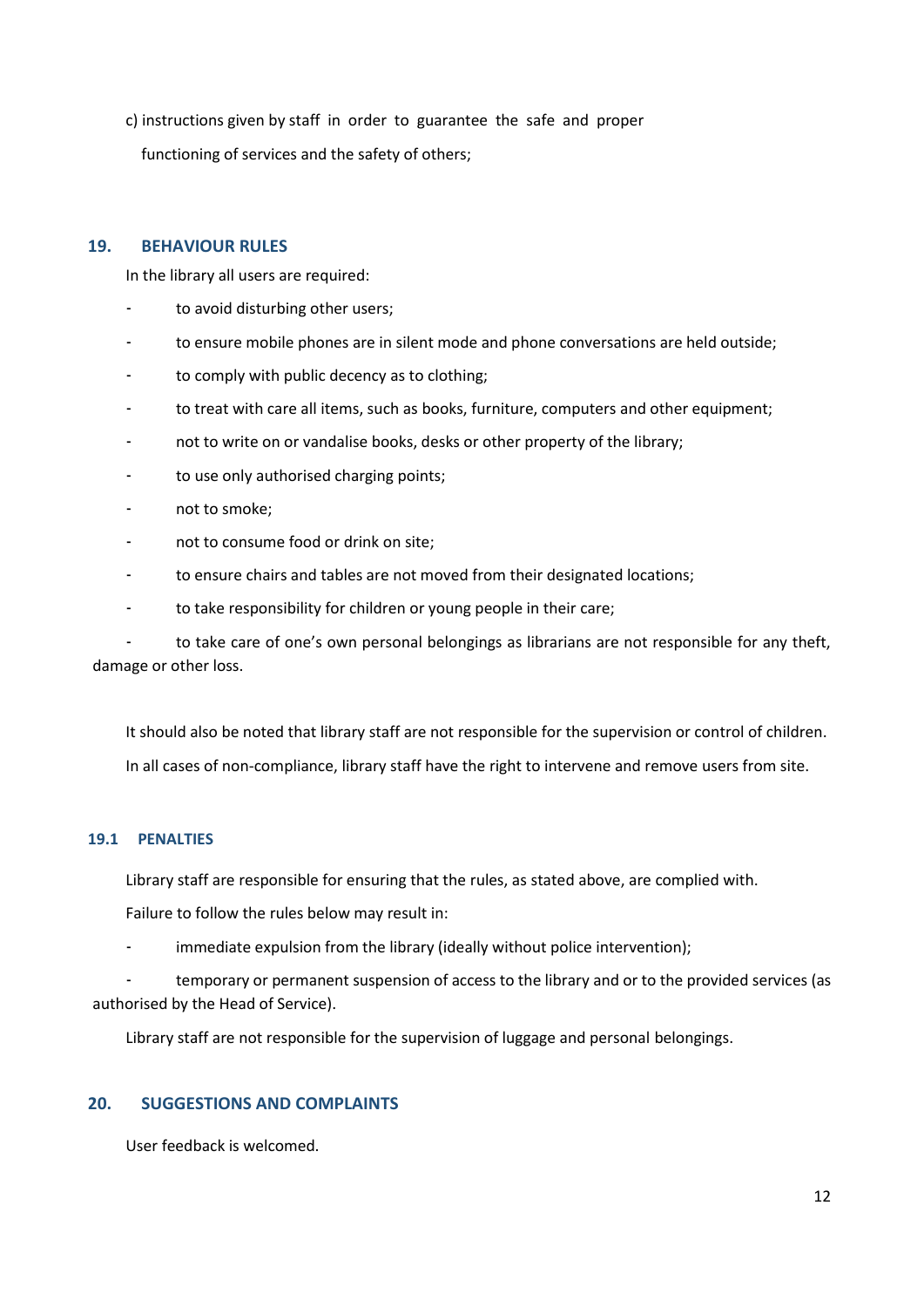Written observations, suggestions and/or complaints will be reviewed and feedback given.

Users are asked to complete a form available at the library or online through the MODULISTICA page of the websit[e www.bibliotechelinas.it](http://www.bibliotechelinas.it/) .

#### **21. EVALUATION OF SERVICES**

Periodic reviews of current services and user feedback take place on a regular basis. Satisfaction survey results will be published on the websit[e www.bibliotechelinas.it](http://www.bibliotechelinas.it/) .

#### **22. PRIVACY POLICY**

The libraries within the network guarantee that personal data will only be used for the management of the services provided.

Users will be able to access their own personal information including the status of any current loans.

On request, users are required to provide:

- a) proof of identity;
- b) contact details including home address, phone numbers and e-mail contacts.

For safety and security purposes, most sites have overt CCTV and other security systems in place. They are indicated by clear signage and the release of any images taken is controlled.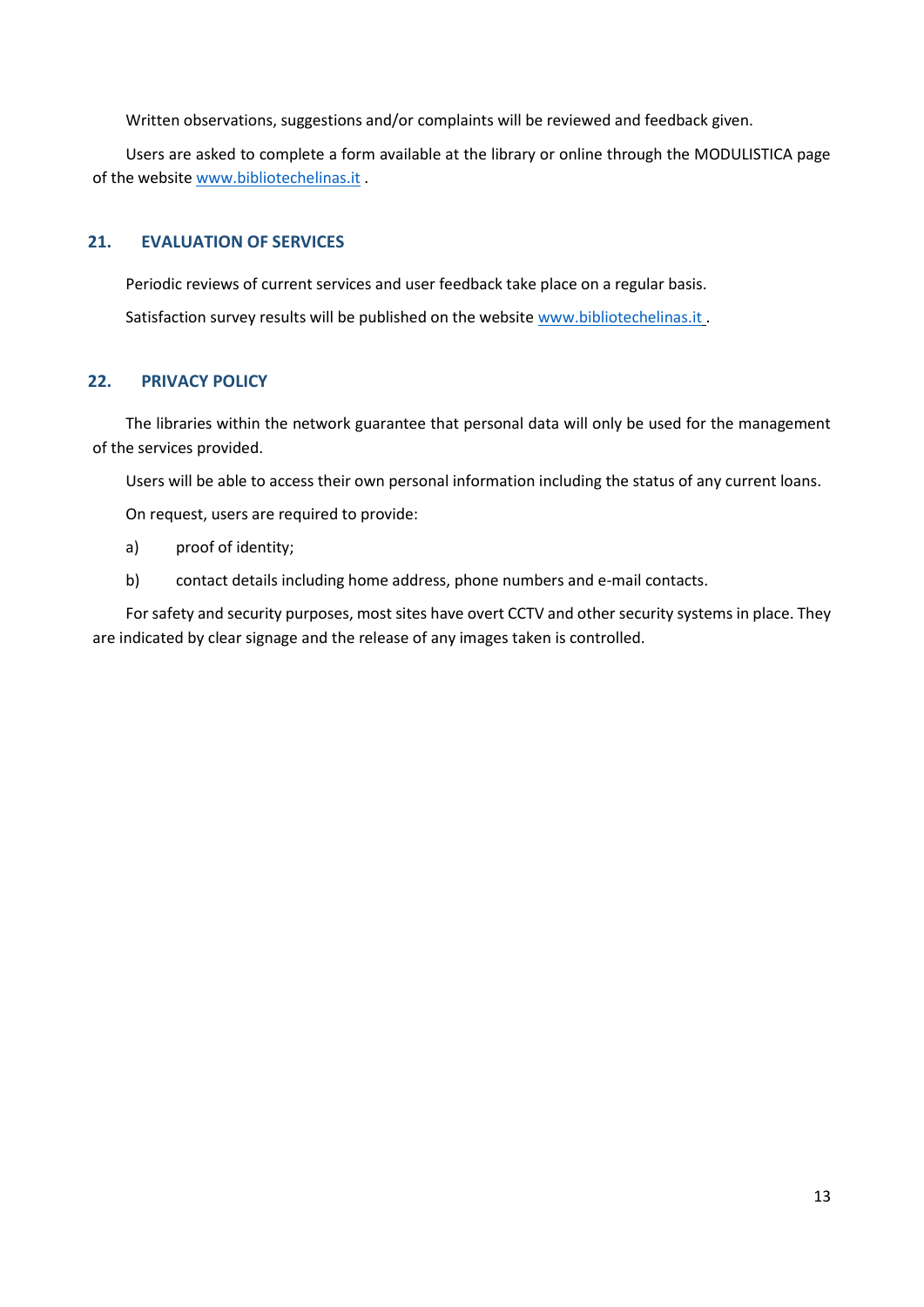#### **LIST OF MONTE LINAS LIBRARIES**

#### **MUNICIPAL LIBRARIES:**

#### **a) Biblioteca Comunale di Arbus**

 Piazza San Lussorio, s.n. 09031 Arbus (SU) Italy Phone: +39-070 734 0529 [biblioarbus@bibliotechelinas.it](mailto:biblioarbus@bibliotechelinas.it)

#### **b) Biblioteca Comunale di Gonnosfanadiga**

 Via Gramsci, 19 09035 Gonnosfanadiga (SU) Italy Phone: +39-070 205 1219 [bibliogonnos@bibliotechelinas.it](mailto:bibliogonnos@bibliotechelinas.it)

#### **c) Biblioteca Comunale di Guspini**

 Via S. Nicolò, 9 09036 Guspini (SU) Italy Phone: +39-070 976 0602 [biblioguspini@bibliotechelinas.it](mailto:biblioguspini@bibliotechelinas.it)

#### **d) Biblioteca Comunale di Pabillonis**

 Via Su Rieddu, 4 09030 Pabillonis (SU) Italy Phone: +39-070 935 3957 [bibliopabillonis@bibliotechelinas.it](mailto:bibliopabillonis@bibliotechelinas.it)

#### **e) Biblioteca Comunale di Sardara**

 Via Manzoni, 7 09030 Sardara (SU) Italy Phone: +39-070 938 7559 [bibliosardara@bibliotechelinas.it](mailto:bibliosardara@bibliotechelinas.it)

#### **f) Biblioteca Comunale di San Gavino Monreale**

 Via Leonardo, s.n. 09037 San Gavino Monreale (SU) Italy Phone: +39-070 933 9071 [bibliosangavino@bibliotechelinas.it](mailto:bibliosangavino@bibliotechelinas.it)